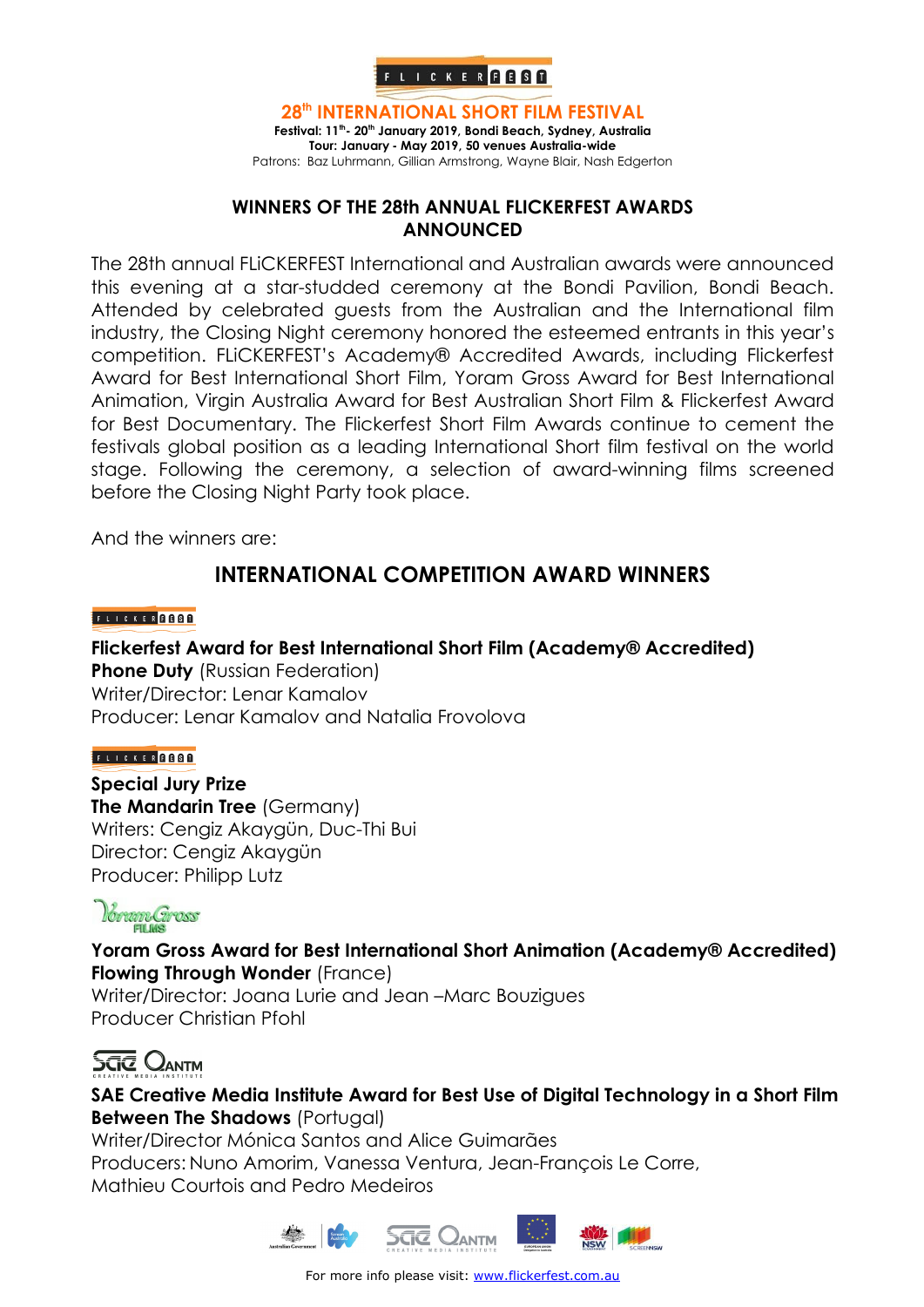

**28th INTERNATIONAL SHORT FILM FESTIVAL**

Festival: 11<sup>th</sup> - 20<sup>th</sup> January 2019, Bondi Beach, Sydney, Australia **Tour: January - May 2019, 50 venues Australia-wide**

Patrons: Baz Luhrmann, Gillian Armstrong, Wayne Blair, Nash Edgerton



**European Delegation in Australia Award for Best EU Short Film Best Game Ever (Hungary)** Writer/director: Kristóf Deák Producers: László Dreissiger, Anna Udvardy, Gábor Osváth

### **INTERNATIONAL DOCUMENTARY COMPETITION AWARD WINNER**

#### FLICKER GOOD

**Flickerfest Award for Best Short Documentary Film (Academy® Accredited) The Unconditional (United States)** Director: Dave Adams , Writer: Matt Cascella Producer: Dave Adams, Adam Soltis, Renee Woodruff Adams, Chris Tuss

#### FLICKER GOOD

#### **Special Mention for Documentary Hamama & Caluna** (Switzerland) Writer/Director: Andreas Anuuk Mugli Producer: Edith Fluckinger

### **AUSTRALIAN COMPETITION AWARD WINNERS**

# Virgin australia

**Virgin Australia Award for Best Australian Short Film, (Academy® Accredited) Yulubidyi - Until The End** 

Writer/Director: Nathan Mewett and Curtis Taylor Producer: Glen Stasiuk

# **Canon**

**Canon Award for Best Direction in an Australian Short Film Tangles and Knots** Writer/Director: Renée Marie Petropoulos Producer: Janet Brown and Yingna Lu

## Voram Gross

**Yoram Gross Award for Best Australian Short Animation Della Mortika: Carousel Of Shame** Director: Marisa Martin Writer Geraldine Martin Producer: Marisa and Geraldine Martin